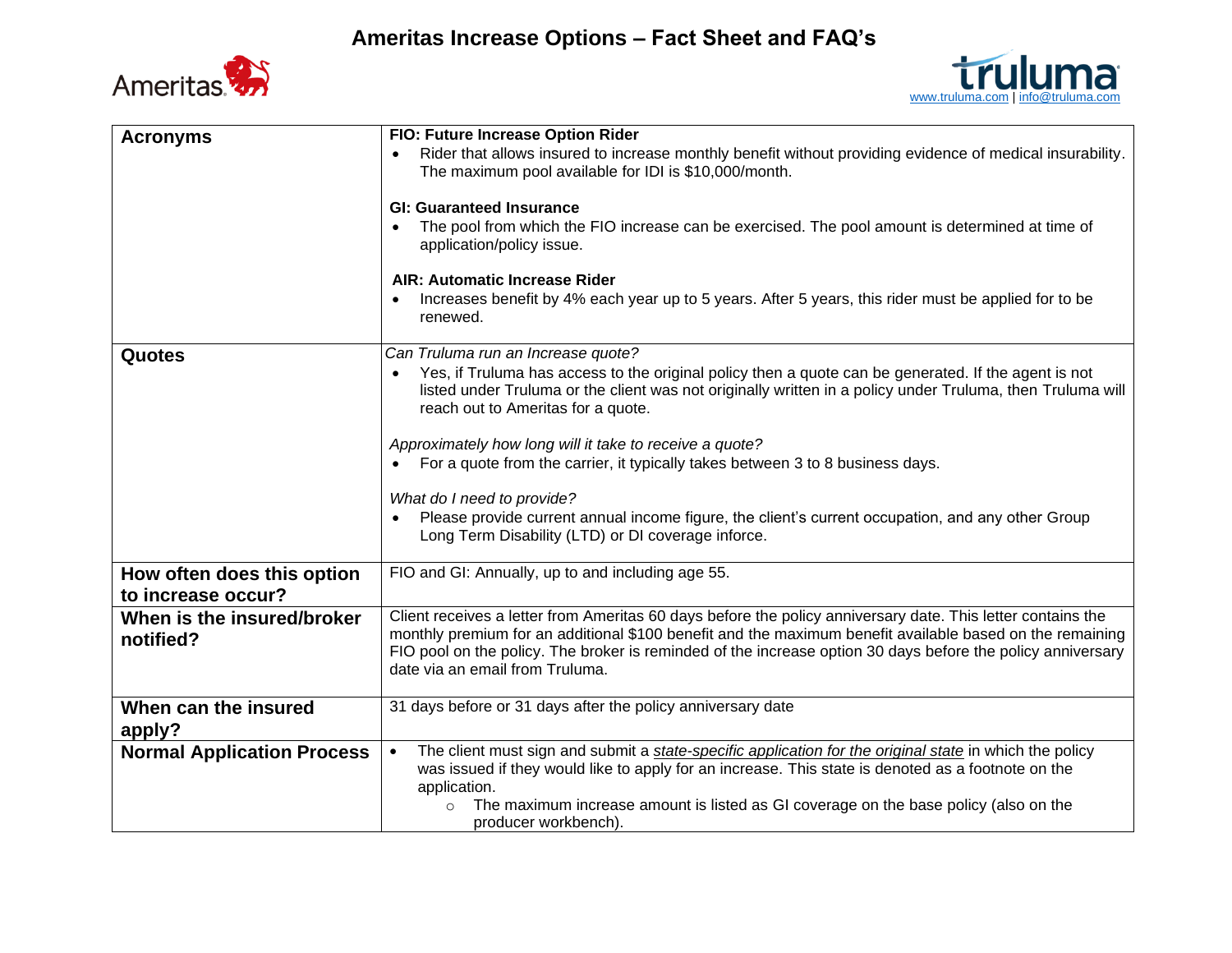



|                                          | The application can be DocuSigned.<br>$\circ$                                                                                                                                                                                                                                                                                                                                         |
|------------------------------------------|---------------------------------------------------------------------------------------------------------------------------------------------------------------------------------------------------------------------------------------------------------------------------------------------------------------------------------------------------------------------------------------|
|                                          | The application must be submitted with financials to Truluma to begin underwriting.<br>Most recent tax returns with all schedules is the best financial submission.                                                                                                                                                                                                                   |
|                                          | After receiving the application, Ameritas conducts initial review of the materials provided, and will<br>reach out if additional information is needed.                                                                                                                                                                                                                               |
|                                          | If no further information is needed, underwriters will review the income and current inforce coverage to<br>$\bullet$<br>determine the maximum increase the client qualifies for.                                                                                                                                                                                                     |
|                                          | When Underwriting makes a decision they will notify the Inforce Policy Coordinator at Truluma with the<br>maximum benefit amount and effective date.                                                                                                                                                                                                                                  |
|                                          | o The client will be asked whether they would prefer PDF or paper policy pages.                                                                                                                                                                                                                                                                                                       |
|                                          | If there are any changes to the original application (such as missing benefit amount or an address<br>change), the client will need to sign an Endorsement to place the policy inforce.                                                                                                                                                                                               |
|                                          | If there are no changes, the client will be issued policy pages with no Endorsement necessary.<br>$\circ$<br>This Endorsement includes updated information on premium, benefit, benefit period and<br>elimination period.                                                                                                                                                             |
|                                          | After the endorsement is submitted, or if there are no changes, the client is issued the updated policy<br>pages and must authorize draft of premium to place the increase inforce or provide payment to do so.                                                                                                                                                                       |
|                                          | The FIO pool is reduced and the premium for the FIO rider is reduced accordingly on the base policy.<br>$\bullet$                                                                                                                                                                                                                                                                     |
| <b>Base Policy Changes</b>               | Will the policy be on a new policy or layered onto the base?                                                                                                                                                                                                                                                                                                                          |
|                                          | The increase amount is set up as a new policy with a new policy number. The only riders that carry<br>$\bullet$                                                                                                                                                                                                                                                                       |
|                                          | over to this additional policy from the base is COLA (inflation) and Residual. Also if there are<br>exclusions these will carry over to new policy. Each time a client exercises the FIO option a new<br>policy is generated for that increase amount being applied for/approved.                                                                                                     |
|                                          |                                                                                                                                                                                                                                                                                                                                                                                       |
|                                          | Is the broker added to the base policy?<br>The submission of the broker of record change triggers a 30-day retention letter that is sent to the<br>$\bullet$<br>servicing agent on file. During this time, the broker can service an FIO option but no other<br>business for the client. Please prepare for this waiting period before submitting business on the<br>client's behalf. |
|                                          | This is due to the FIO option being placed on a separate policy. The broker is able to<br>$\circ$<br>submit the broker of record change and become the servicing agent on the base policy<br>after the increase is placed. Please have the Case Manager confirm with the carrier before<br>proceeding.                                                                                |
|                                          | $\bullet$                                                                                                                                                                                                                                                                                                                                                                             |
| <b>Off-Anniversary</b><br>Qualifications | Insured must be under or at age 45, OR have a policy that was issued in the last 3 years.<br>One of the following requirements must be fulfilled, and applied for within 90 days of the qualifying<br>$\bullet$<br>event:<br>Insured has experienced at least 20% increase of income.                                                                                                 |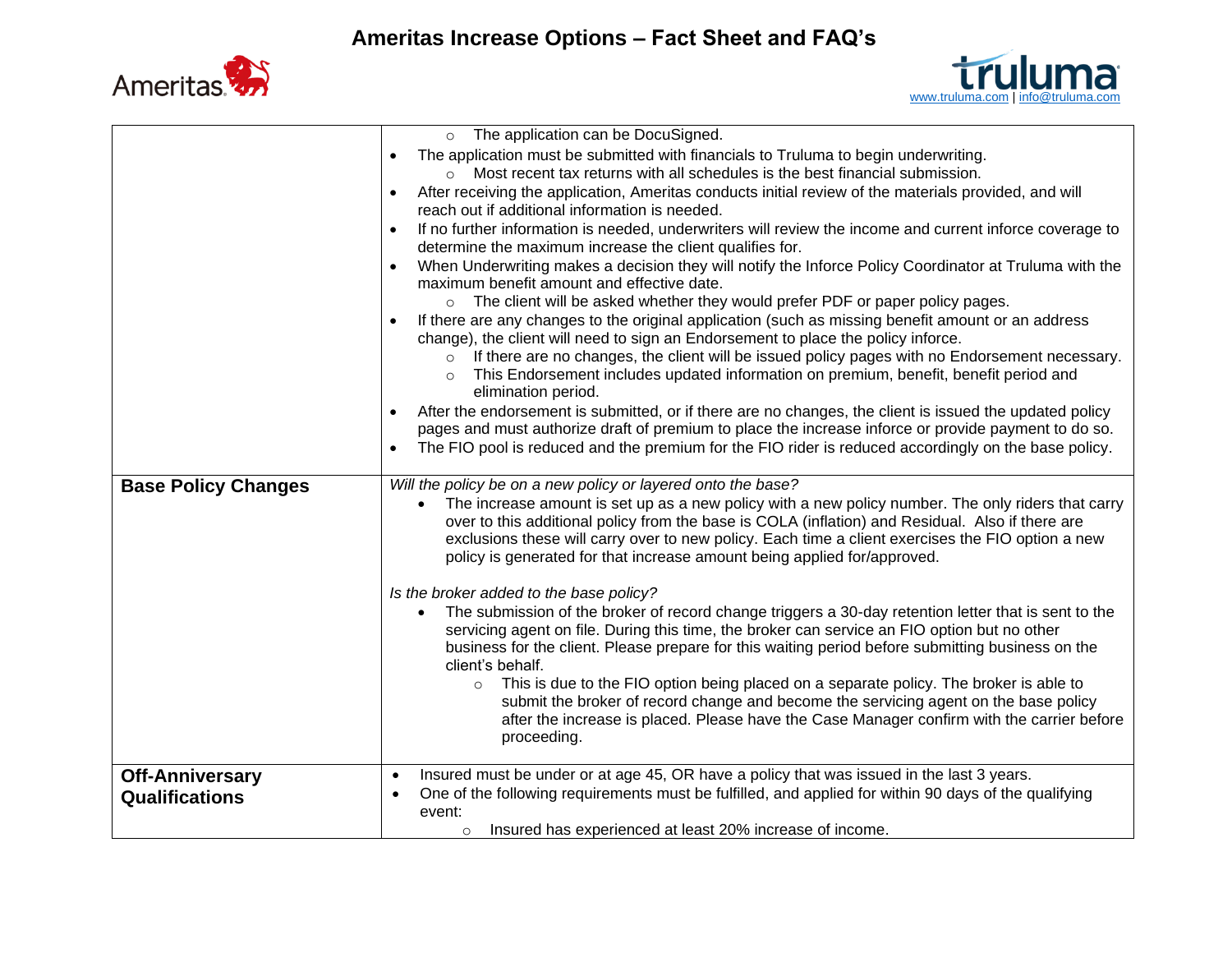

Т

 $\Box$ 



|                                  | 90 Day requirement is not applicable to clients within 2 years of completion of a<br>residency or fellowship program. This timeframe for residents is post-graduation,<br>so they have up to 2 years to apply off-anniversary.<br>Insured has involuntarily lost Group LTD.<br>$\circ$<br>The policy must not include the Automatic Increase Rider.<br>$\bullet$<br>One off-anniversary exercise is allotted per year.<br>$\bullet$<br>The effective date for an off-anniversary increase must match the base policy effective day if on<br>$\bullet$<br>monthly automatic draft. |
|----------------------------------|-----------------------------------------------------------------------------------------------------------------------------------------------------------------------------------------------------------------------------------------------------------------------------------------------------------------------------------------------------------------------------------------------------------------------------------------------------------------------------------------------------------------------------------------------------------------------------------|
| <b>State Application to Use</b>  | Original policy issue state                                                                                                                                                                                                                                                                                                                                                                                                                                                                                                                                                       |
| Where to find an application     | Please request application from Truluma (policyservices@truluma.com)                                                                                                                                                                                                                                                                                                                                                                                                                                                                                                              |
| <b>Forms</b>                     | UC 0130 according to the state in which the policy was ISSUED<br>Form 1799 is used to renew the Automatic Increase Rider                                                                                                                                                                                                                                                                                                                                                                                                                                                          |
| <b>Minimum Benefit Available</b> | \$300/month                                                                                                                                                                                                                                                                                                                                                                                                                                                                                                                                                                       |
| <b>Maximum Benefit Available</b> | Clients through age 45 can exercise the full FIO pool.<br>$\bullet$<br>Clients aged 46 through 55 can only exercise half of their original base benefit amount.<br>$\bullet$<br>For the DInamic 2000 policy series, the ages 46 through 50 can only exercise half of the FIO pool.<br>$\bullet$                                                                                                                                                                                                                                                                                   |
| When does the rider              | On the policy anniversary after the client is aged 55<br>$\bullet$<br>When the entire FIO pool has been exercised.<br>$\bullet$                                                                                                                                                                                                                                                                                                                                                                                                                                                   |
| terminate?                       | When the policy terminates.<br>$\bullet$                                                                                                                                                                                                                                                                                                                                                                                                                                                                                                                                          |
|                                  | Date of written request to terminate rider.<br>$\bullet$                                                                                                                                                                                                                                                                                                                                                                                                                                                                                                                          |
| <b>AIR Details</b>               | Increase benefit by 4% (simple increase rounded up to the next \$10) for 5 years. On the 5 <sup>th</sup> year, the<br>$\bullet$<br>rider must be renewed through financial underwriting.<br>The increase will occur on the policy anniversary.<br>$\bullet$<br>Premium based on age at increase<br>$\bullet$<br>One refusal of the Automatic Increase forfeits remaining options to increase and terminates the rider.<br>$\bullet$<br>The AIR must be renewed every 5 years, within 90 days of the option date, subject to financial<br>$\bullet$<br>underwriting.               |